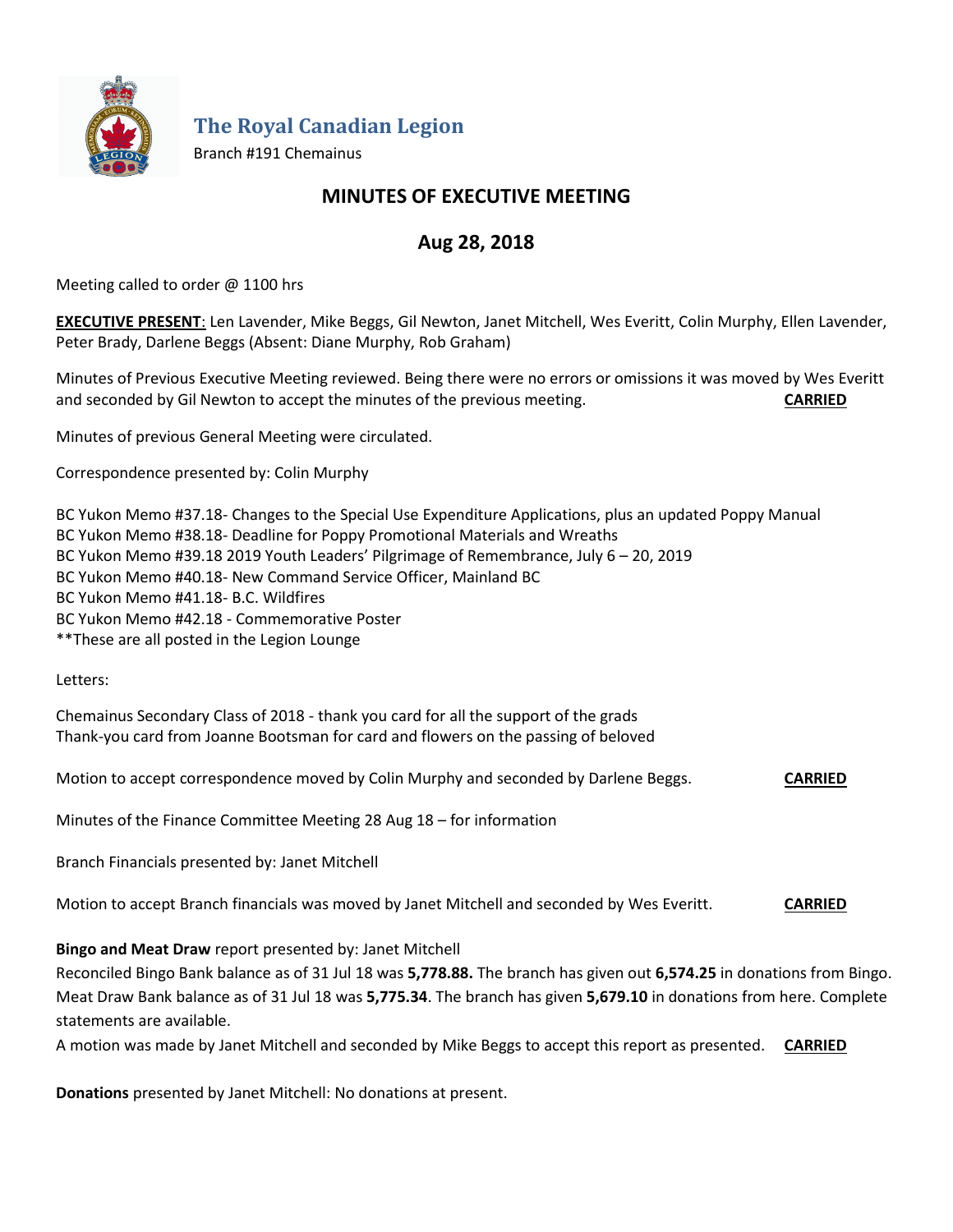#### **COMMITTEE REPORTS**

### **Membership** presented by Darlene Beggs

The following applicants are presented for membership to the Branch:

- Debra Callaghan Associate Member
- Trevor Avey Regular Member transfer in

A motion was made by Darlene to accept these applications for approval at next General Meeting, seconded by Wes Everitt. **CARRIED**

**PRO** presented by: Colin Murphy

Anticipated release date for next Newsletter is for beginning of October, still require input from members.

**Sick & Visiting** presented by Diane Murphy: Nil report

**Youth & Sports** presented by Rob Graham: Nil report – Note: Darts to start up on 10 Sep

**Service Officer** presented by: Mike Beggs. Mike reported he is involved with helping a couple of veterans re VAC concerns.

Poppy presented by Janet Mitchell: Wreaths are here for Remembrance Day. Janet is still seeking ideas for the 100<sup>th</sup> year celebrations. There will be a Poppy Meeting in the Legion Lounge at 5 PM Sep 13. Janet is still looking for someone to take on the Poster and Literary Competition as well as someone to organize our Veterans' Dinner.

**Bar** presented by Peter Brady: Peter reported there are still some rumblings around the legion about the "No specials", but further investigation has re-affirmed we're on the right track with prices.

**House** presented by Gil Newton: Gil has been working at painting outside window frames; also thermostat in beer fridge was changed out.

**Zone Report** presented by Wes Everitt: Next Meeting will be 9 Sep at Branch 37 in Saanich at 1330. Wes and Colin will attend.

**Honours and Awards** presented by Wes Everitt: Nil Report

**Sgt-at-Arms presented** by Wes Everitt: Parade in Ladysmith – 3 people represented our Branch in the parade in

**Ways and Means** presented by Ellen Lavender: Nothing to report, getting ready for Tour de Rock on Oct 2.

Motion made by Janet Mitchell and seconded by Gil Newton to accept the Committee Reports. **CARRIED**

## **OLD BUSINESS**

**Laptop** – Mike Beggs reported that they are looking into what is required for a new laptop for the membership responsibilities with the advent of the new on-line system. It was suggested by Mike Beggs that someone with more knowledge of what is required to follow up on what we can purchase within our guidelines. Len would be looking a little more into it.

**Hearing Tests** – Email sent out seeking interest. Require report from Office Manager on results. (**AI**) **Office Mgr**